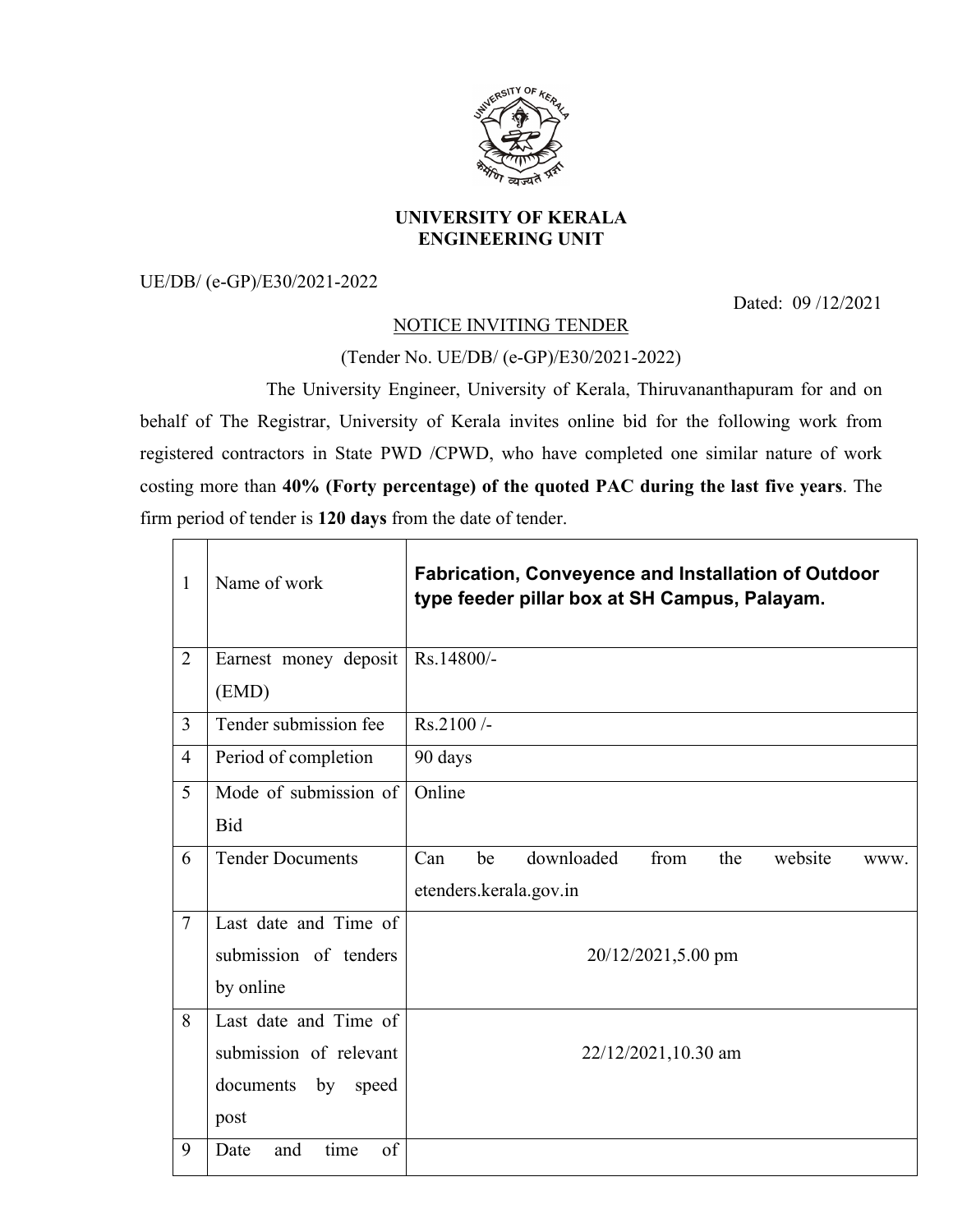|          | opening of tender      | $22/12/2021, 11.00$ am |
|----------|------------------------|------------------------|
|          | Tender PAC (excluding) | Rs 9,82,861.00         |
| $\theta$ | GST at $12\%$ )        |                        |
|          | Class of contractor    | B and above            |
|          |                        |                        |

General tender documents and tender schedule can be downloaded in A<sub>4</sub> plain size paper free of cost from the website www.etenders.kerala.gov.in. **Duly filled up and signed tender schedule along with relevant documents should also be sent to the Registrar, University of Kerala Palayam Thiruvananthapuram, Pin-695034**, by speed post so as to reach before the date and time specified. The cover containing the documents should superscribe the name of work, tender number, and last date of submission of tender.

Documents to be submitted along with bid through online/ speed post.

| S <sub>I.No</sub> | <b>Through online</b>            | <b>Through speed post</b>           |
|-------------------|----------------------------------|-------------------------------------|
|                   | Scanned copy of valid            | Copy of valid registration          |
|                   | registration, G.S.T certificate, | certificate, G.S.T certificate, PAN |
|                   | PAN certificate                  | attested by a gazetted officer      |
| 2                 | Scanned copy of experience       | Copy of experience certificate      |
|                   | certificate                      | attested by a gazetted officer      |
| 3                 | Scanned copy of duly filled e-   | Duly filled e-payment requisition.  |
|                   | payment form                     |                                     |
| 4                 | Form of tender                   | Copy of Form of tender duly         |
|                   |                                  | signed by the contractor            |
| 5                 | Form 83                          | Copy of Form 83 duly signed by      |
|                   |                                  | the contractor                      |
| 6                 | e-Tender conditions              | Copy of e-Tender conditions duly    |
|                   |                                  | signed by the contractor            |

The bids shall be opened at the date and time specified. Further details can be had from the office on the undersigned on all working days during working hours. The bidders are advised to submit their bid well in advance to avoid any kind of network issues. If relevant documents through speed post are not submitted with in time, the tenders will not be considered. The selected contractors have to produce tax invoice at the time of presenting the bill.

The undersigned reserves the right to reject any or all the tenders without assigning any reason whatsoever.

 Sd/- **RAMESH T.S UNIVERSITY ENGINEER**